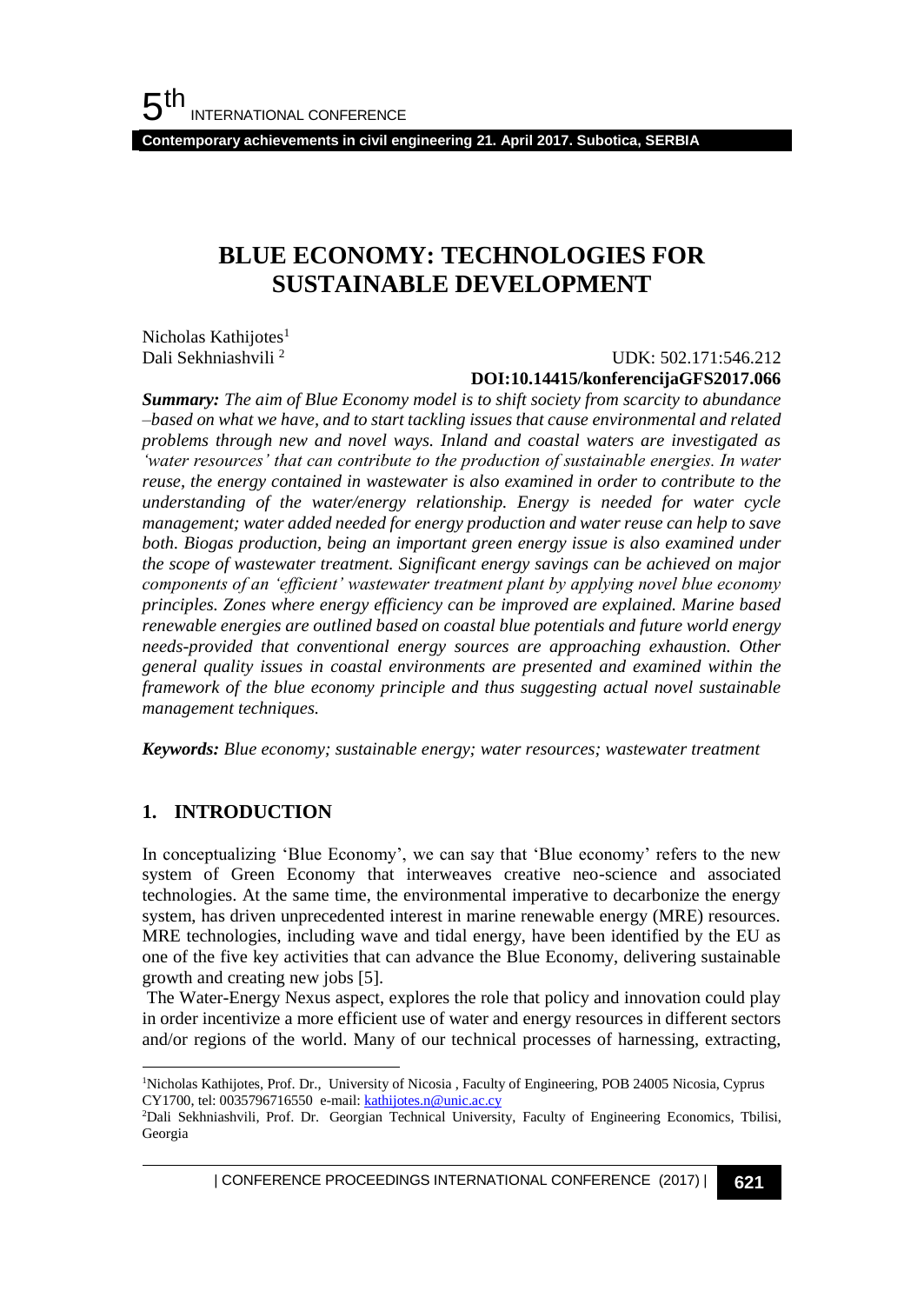and producing energy utilize water. Similarly, water extraction, treatment, distribution, and disposal processes consume energy. The effects of global warming and climate change, amplify the need for managing energy and water along with nutrients in an integrated system adapted to the growing urban development.

## **2. RESULTS AND DISCUSSION**

Energy is mainly produced from fossil (oil, gas, and coal) and nuclear energies which have limited reserves. Globally, we currently produce about 10 billion toe (ton of oil equivalent). The total global petroleum consumption is still increasing due to intensified energy consumption. In 2007, there were 806 million cars and light trucks [12] which is expected to increase up to 1.3 billion by 2030 and 2 billion by 2050 [13]. Currently, onefifth of the global CO2 emission is due to transportation and trucking. It is critical to realize the negative impacts imparted on the global enviro- nment by fossil fuels that has drifted the exploitation of alternate fuels. The green replacement of fossil based petro fuel is the trending strategy that has gained much attention from scientists all over the world. Due to the economic development of nations, a 50 to 300% increase in consumption is expected by 2050.

### *Marine-Based Blue Energy*

Ocean energy lay dormant for decades following the easing of the oil crisis, but a new era of climate change, renewable energy and the Blue Economy is driving renewed interest and development. In this context, a range of scholarship has emerged, focusing initially on resource assessment, device design, and environmental impacts. This focus is beginning to broaden as a commercial-scale industry develops.

It is a priority to reduce the use of fossil fuels and simultaneously use renewable energy including solar energy, wind power, wave energy, tidal energy, Ocean Thermal Energy Conversion (OTEC) and biofuel from marine algae and sea grasses. Marine energies have the potential to enhance the efficiency of harvesting the energy resource, minimize landuse requirements of the power sector and reduce the greenhouse gas emissions [2]. Ocean energy technologies, utilising waves and tides to generate electricity are now attracting considerable interest and investment [6]. As with other novel offshore activities, ocean energy is bringing its own unique challenges to marine govern- ance frameworks [7] Extreme care should be given to the prevention or interference with natural processes.

Interest in ocean energy is especially high in Europe. The European Commission has recently developed an action plan to support the ocean energy sector, convening an Ocean Energy Forum to bring together stakeholders and develop solutions. This will feed into a strategic roadmap, providing an agreed blueprint for action. There is potential for a European Industrial Initiative to be developed during a second phase (2017–2020). Ocean Energy Europe, an industry association, has concurrently convened a Technology and Innovation Platform for Ocean Energy, the primary focus of which is to foster a broad consensus on priorities for technological innovation. The UK, and Scotland in particular, finds itself at the vanguard of this new industry, as ocean energy enjoys a combi- nation of political support, significant resources and technical expertise [8,9]. Marine macroalgae is also a potential biomass for biofuel production because of their higher productivity rates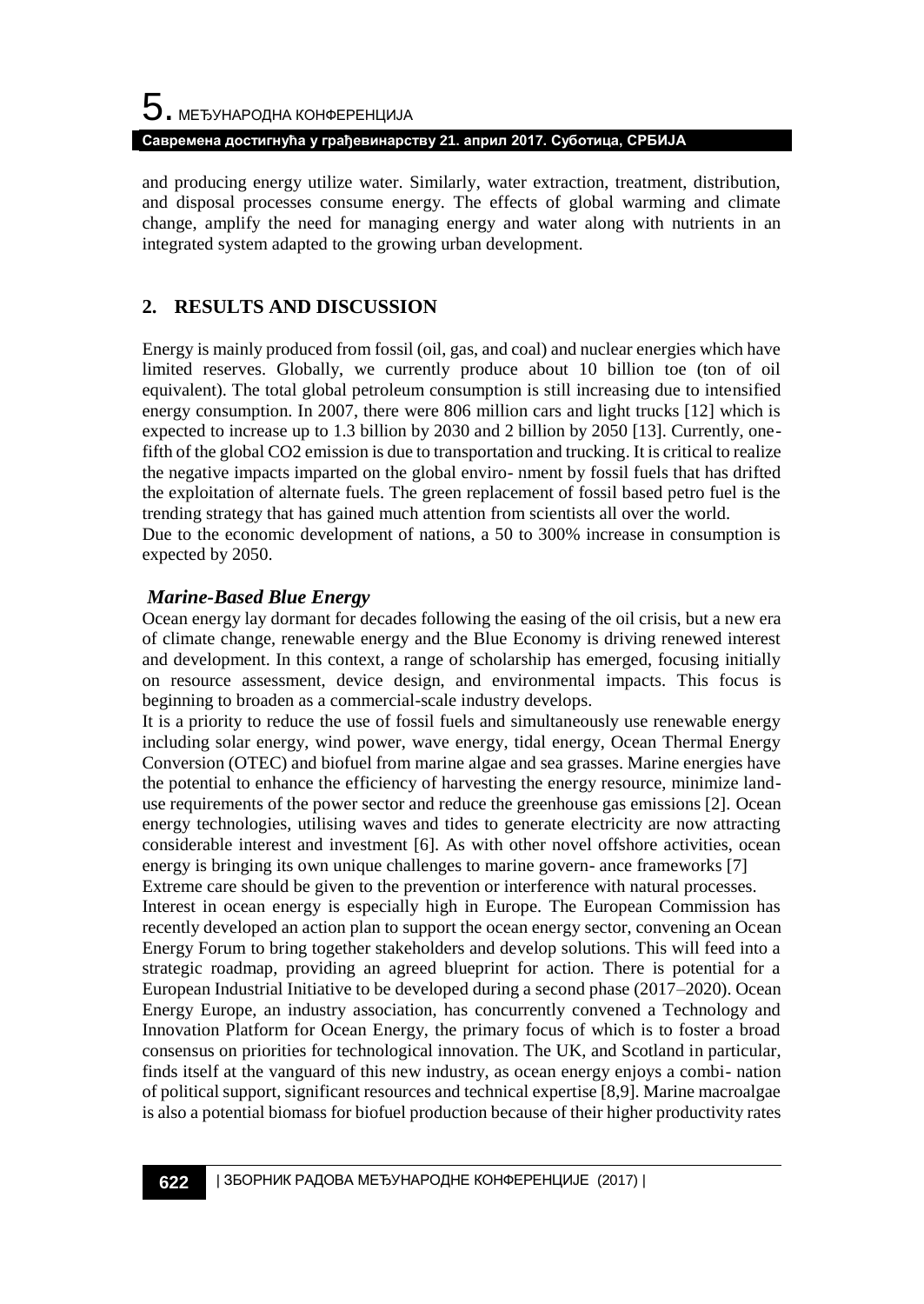#### 5 th INTERNATIONAL CONFERENCE

**Contemporary achievements in civil engineering 21. April 2017. Subotica, SERBIA**

than terrestrial biomass such as corn and switch grass [10]. Annual biomass production of macroalgae is too high [11] and the ease degree of maintenance in large scale cultivation of marine seaweed serves as a key factor for using marine macroalgae as biofuel feedstock.

## *Energy cost for Water*

We then need to increase 'energy efficiency' which entails reducing and optimizing the energy consumption of a process while maintaining its efficiency. The possibility of producing green energy, and using it directly to power facilities or supplement energy to grids, reduces greenhouse gas emissions and carbon footprint of plants, producing great cuts on energy costs.Conventional water treatment, for producing drinking water with the deterioration of resources is no longer inexpensive. Indicative costs range from 30Wh/m3 for classic treatment to 120 Wh/m<sup>3</sup> for activated carbon and ozone, and to 200 Wh/m<sup>3</sup> for membrane ultrafiltration. A key point for energy optimization in membrane technologies, is the design of pretreatments in order to reduce waste discharge from membrane treatment. General desalination water costs  $3.5\n-5$  KWh/m<sup>3</sup>, even though high efficiency plants like Ashkelon in Israel has a cost of 2.9  $KWh/m^3$  [4]. Treated wastewater 1.2 KWh/m<sup>3</sup>, with higher efficiency plants like Strass in Austria, achieving a very low cost of 0.35 KWh/m<sup>3</sup>, but also producing electricity achieving self-efficiency [3]. Rainwater costs only 0.0012 KWh/m<sup>3</sup> basically attributed to pumping needs

### *Epilogue with suggestions for energy gaining from wastewater treatment*

The aim then in optimizing the energy from a treatment plant is threefold, that is; to improve energy efficiency, to maximize the energy extracted from untreated water and eventually from sludge, and to recover other renewable energies. Energy recovered from sludge could be above 60% of the total energy needs of a sewage treatment plant. Besides, energy savings can be achieved:

-Innovative technologies in digester design, and sludge pre-treatment before digestion -Use of power generation and combined heat from digester gases electricity for various treatment needs.

-Direct use of gas after purification to the gas grid.

- Use of the biosolids in agriculture, and as a solid fuel in industry. Sludge contains numerous nutrients that can assist crop production provided that all precautions are applied. Improving treatment technological practices and following 'best practice' suggestions for low energy consumption can produce savings around 20 %. [1]. Energy recovered from sewage flows, improved topography designs to reduce pumping needs, as well as using other innovative technologies such as photovoltaic-thermal systems, wind turbines and others can produce considerable savings in energy to another 20%.

## **REFERENCES**

- [1] Lazarova V., Choo K.H. and Cornel P. (**2012**). Water Energy interactions in water reuse. IWA Publishing, London, UK.
- [2] Kathijotes N. (**2013**). Keynote: 'Blue Economy Environmental and Behavioural Aspects towards Sustainable Coastal Development', Elsevier Procedia - Social and Behavioural Sciences, Volume 101, 2013, Pages 7-13